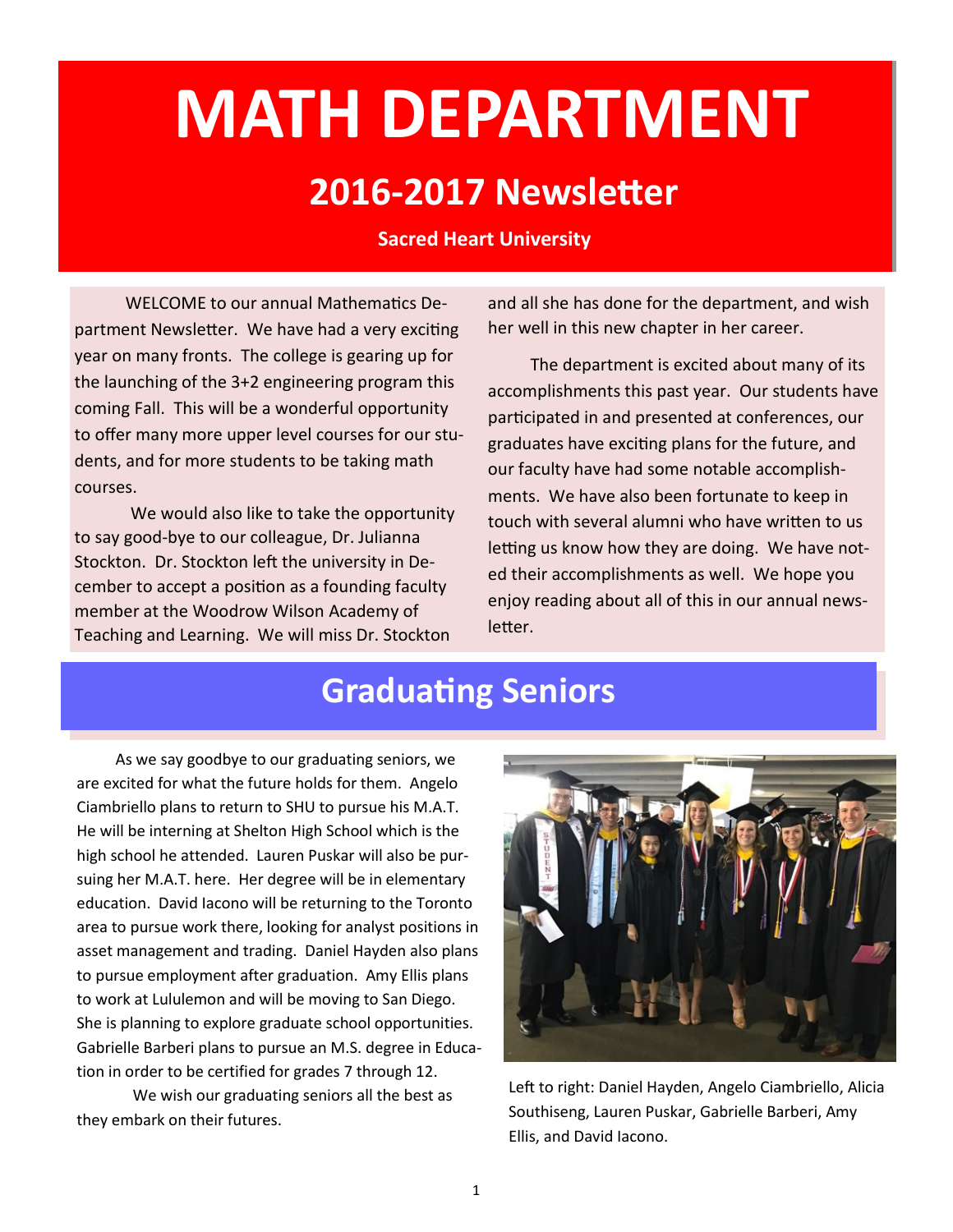## **Student Accomplishments**

We had several student accomplishments during the past academic year. First, under the advisement of Dr. Loth, two teams of students participated in COMAP (The Consortium for Mathematics and its Applications) Mathematical Contest in Modeling, a worldwide mathematical contest. The students, Michael Boyles '18 and Christopher Domville '18, received the final designation ``Successful Participant'' for their solution to *Problem B.* The students, Nancirose Piazza '18 and Mariko Yamamoto '18, received the final designation ``Finalist'' for their solution to *Problem B: Merge After Toll*. It is very noteworthy that only seven schools in the United States had teams of students with a designation of Finalist or above! The designation of Finalist or above is awarded to only the top two percent of all participants.

Students in the department were also active in presenting their work during the academic year. Amy Ellis '17 gave the presentation "Exploring Hausdorff Dimension" at a meeting of the Northeastern Section of the Mathematical Association of America held at Trinity College. She gave a similar presentation at SHU's Academic Festival. Also presenting at the Academic Festival were Lauren Puskar '17 and Gabrielle Barberi '17. Lauren presented "An Exploration of the Minimum Clue Sudoku Problem" and Gabby presented "Single Vertex Flat Foldability". Gabby won the prize for Best Paper/Talk at the Academic Festival. Congratulations to Gabby!

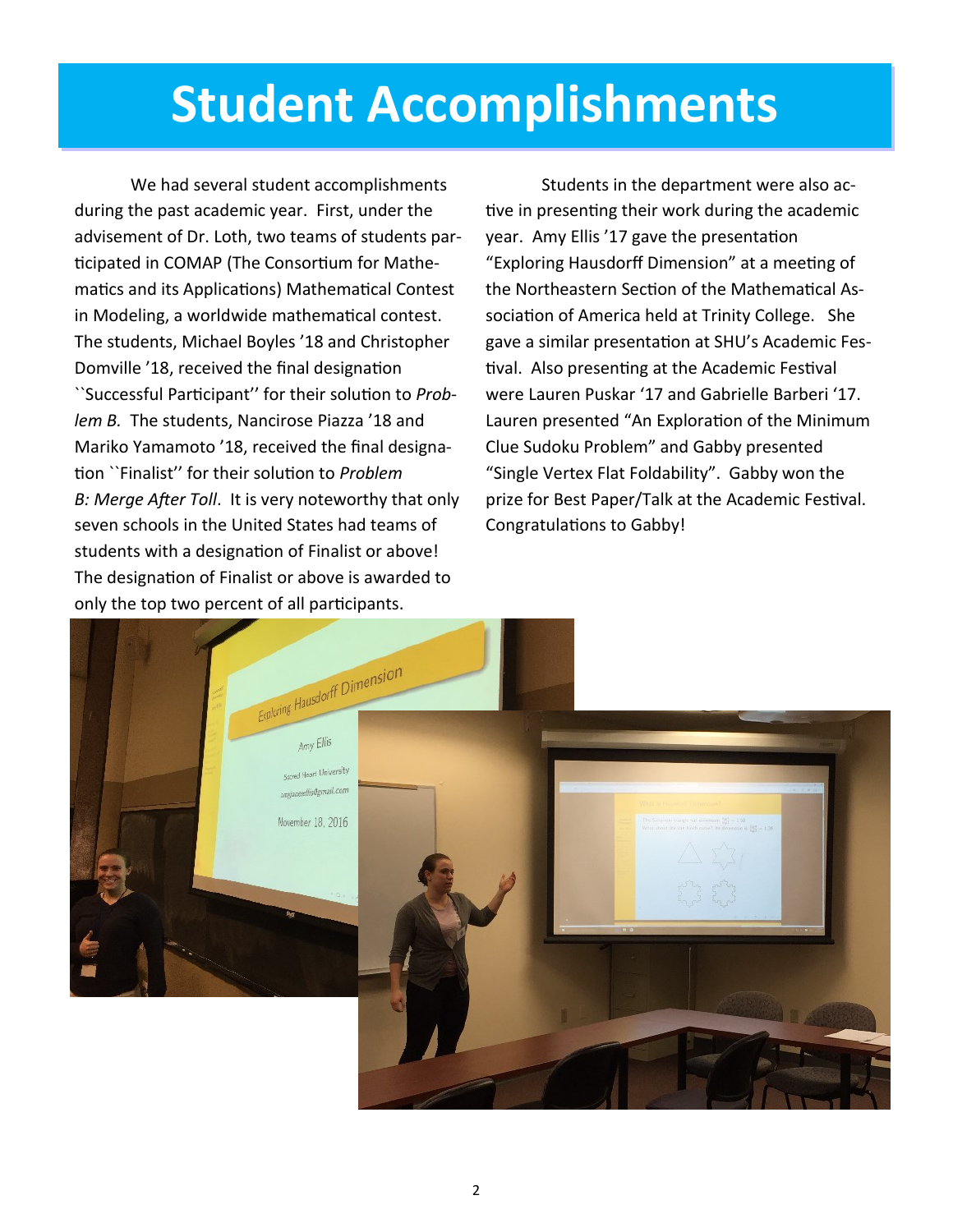# **Math Club and Special Events**

The Math Club had a successful year under the leadership of the president Rachel Andriunas '18. As in years past we had a successful pie sale for Pi Day. In December they hosted Coca and Cram which provided students with free hot chocolate and free math tutoring during finals week. They also experienced the Panic Room in Norwalk, CT where they were able to escape the room "A Broken Mind: Psych 102" with 3 minutes and 28 seconds remaining. The participating group included faculty, current students, and alumni.



At the university level, Dr. Molitierno invited Dr. Frank Morgan from Williams College to present the annual mathematics talk to the general university community. Dr. Morgan's talk, "Soap Bubbles and Mathematics" was well received as a standing-room only crowd of over 400 students and faculty packed the University Commons! In his talk, Dr. Morgan gave interesting visual demonstrations of the geometry of soap bubbles which involved audience participation. His talk was captivating and made advanced mathematical theory accessible to the general university audience.

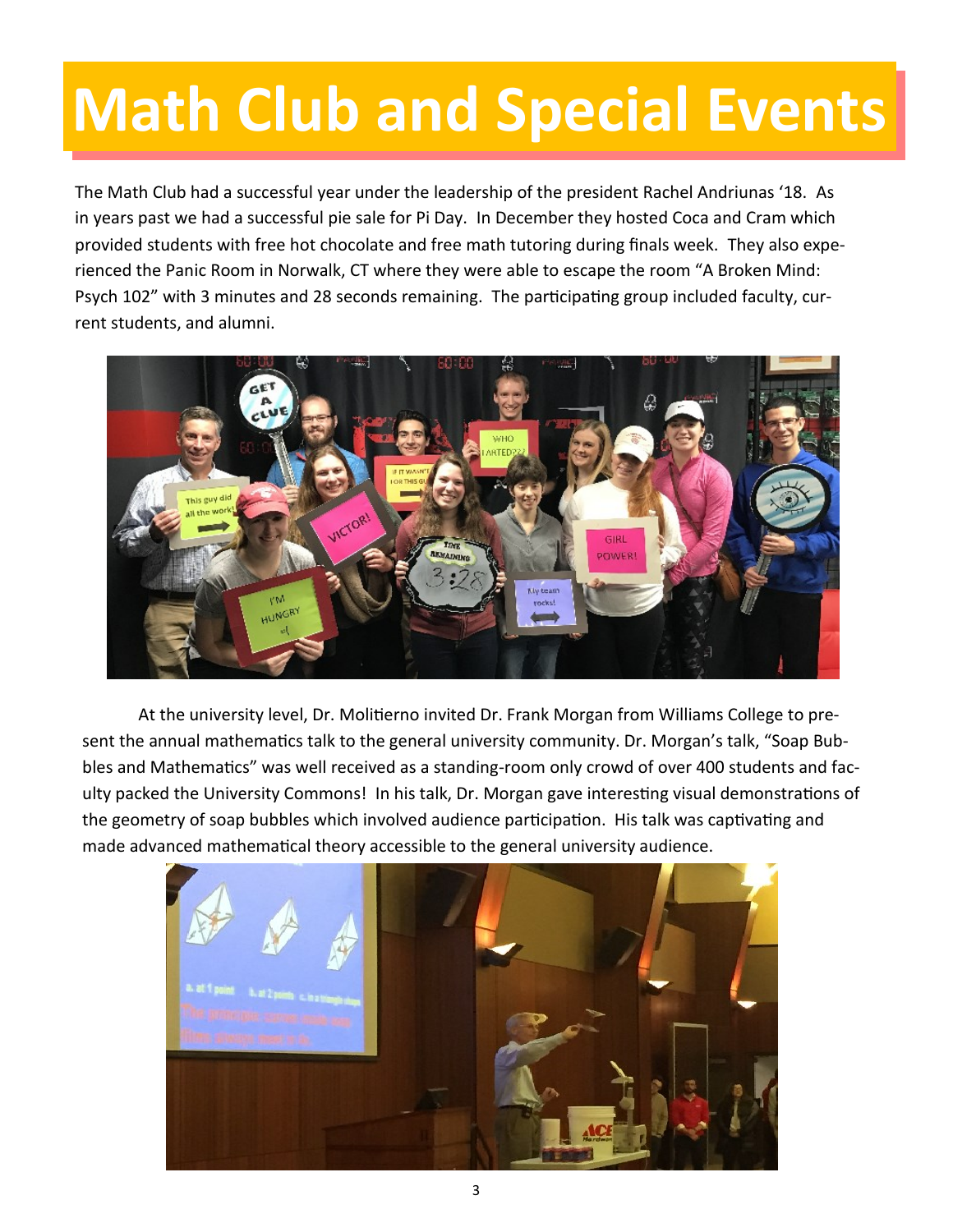### **Pi Mu Epsilon Inductions and Awards Night**

On April 5<sup>th</sup> we held our annual Pi Mu Epsilon Induction Ceremony and Awards Night. Dr. Dawn Nelson from St. Peter's University was invited as a special guest and presented "Number Theory: The Queen of Mathematics."

Inductees of Pi Mu Epsilon were Gabrielle Barberi, David Bocach, Angelo Ciambriello, Christopher Domville, Nicole Esposito, Arianna Leo, John Munday, and Sarah Riccio. Current members of Pi Mu Epsilon are Sarah Aanonsen, Rachel Andriunas, Amy Ellis, and

David Iacono.

Winners of the Freshmen Award were Lauren Bolcar and Zachary Tsekos; winners of the Sophomore Award were Michale Bubolo and Sarah Riccio. Nicole Esposito won the Junior Math Award; Rachel Andriunas won the Rose Marie Kinik award for top junior math major. The Silver Medal of Excellence went to Gabrielle Barberi, and the Gold Medal of Excellence went to Amy Ellis. Congratulations to everyone who was recognized!



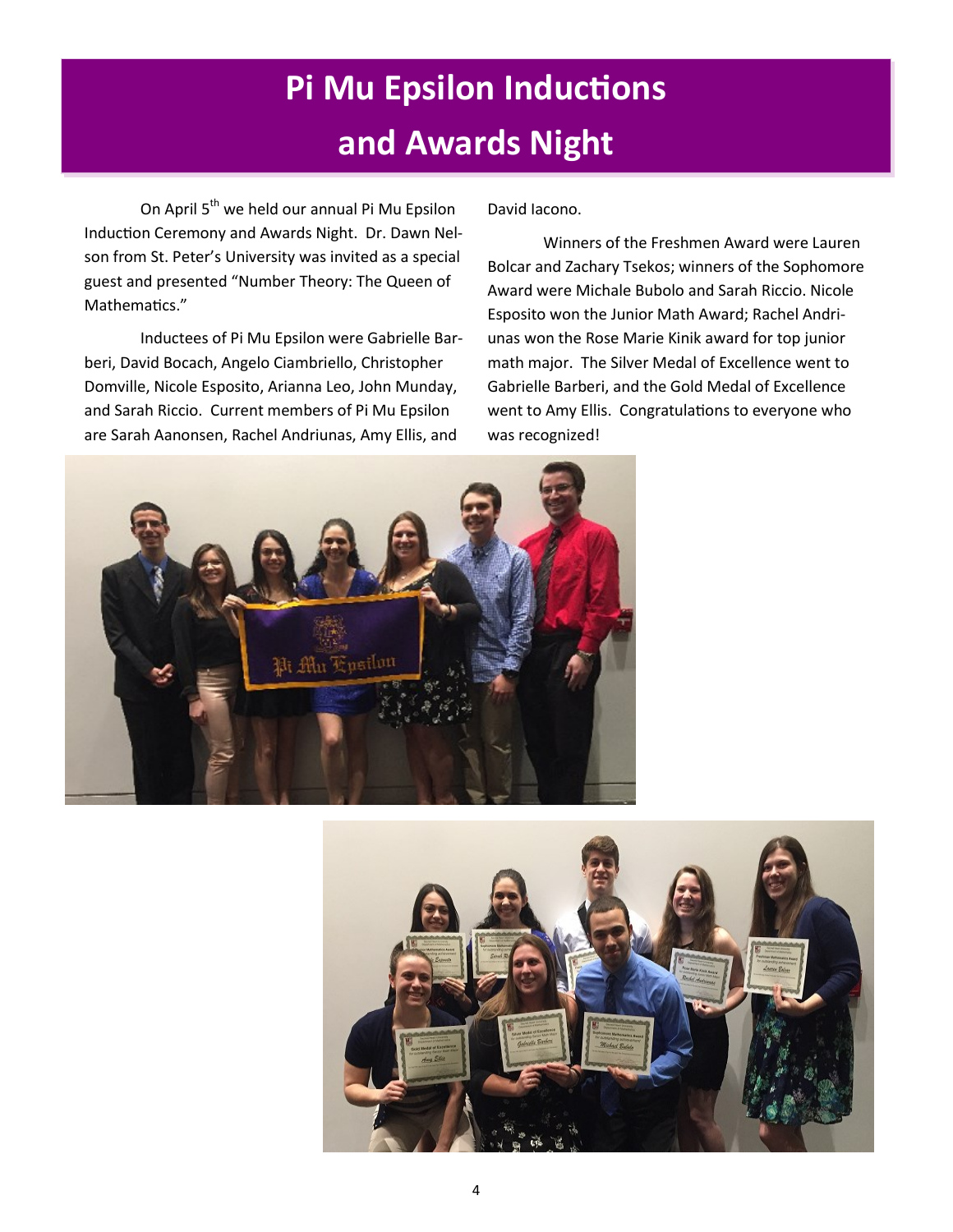### **Alumni Page**

One of the greatest joys of the math department is keeping in touch with our alumni. It's always exciting to hear about their accomplishments, both professional and personal. Here are some highlights:

- **Christopher Carbone '11** just finished up his third semester of teaching math at Post University as an adjunct professor. He tutors students in math at Mathnasium of Trumbull. Additionally, he has been accepted to the Master of Science in Mathematics program at Fairfield University and just finished his first semester there.
- **Lauren DiStefano Dominick '09** is currently the math department chair at Newtown High School. However, she will be leaving at the end of the school year. She is pregnant and when she and her husband found out, he applied for a promotion and got it! So they will be moving closer to their family in New Jersey. Lauren is hoping to take the year off with the baby and find an adjunct position at a local community college.
- **Michael Fenech '13** is currently working at Akins High School teaching Algebra 1 and Pre-AP Algebra 2 . This is his fourth year teaching.
- **Jesse Gatten '10** is still working at Bluesky ETO. He recently got engaged to his fiancé, Anthony. They plan on getting married in 2018.
- **Nicole Gomes '09** is finishing her seventh year of teaching at Fairfield Warde HS. She also completed her sixth season coaching cheerleading there. Most excitingly, she and her husband were blessed with a baby boy, Landon, on March 31st!
- **Stephen Hanshaw '13** is still living in Charlotte, NC. He did move jobs though! He is now working as a Marketing Metrics Consultant for Brighthouse Financial. He is also getting married in October in Savannah, GA
- **Nick Kapoor BS '11 MBA '14** continues to work at his family's business, I-Engineering, as a Financial Analyst. Nick also adjuncts at SHU and Fairfield University in the Math and Political Science departments. At SHU this past year, he was instrumental in creating a new minor in Human Rights and Social Justice. Pending the Connecticut General Assembly's confirmation, Nick will also serve as a Commissioner for the Connecticut Commission on Human Rights and Opportunities.
- **Lauren Lindsay '14** is currently teaching seventh and eighth grade math in Florence, NJ. She also just got engaged a few months ago to her eighth grade boyfriend!
- **Bobby Lycoudes '12** recently left his job at Goldman Sachs in January and has since been working at Tulane University's Investment Office working for the Endowment Fund, located in Darien, CT as a Performance Analyst.
- **Nichole Mangione '14** moved down to Palmerston North, New Zealand 18 months ago. She is working for the Horowhenua District Council (it's similar to working for a state department in the US) as an IT Business Analyst. She automates business processes and plans large software/infrastructure upgrades. She recently accepted a 12-month secondment to become apart of the Strategic Planning Team to Project Manage the Long Term District Plan (20-year plan, mapping out the direction of all current and future projects/enhancements the council will facilitate). Living so far away from home has its challenges, but she has found it to be a life changing opportunity.
- **Suzanne May '13** got a new job and is now a Senior Data Analyst at 451 Research. She has also recently completed graduate school.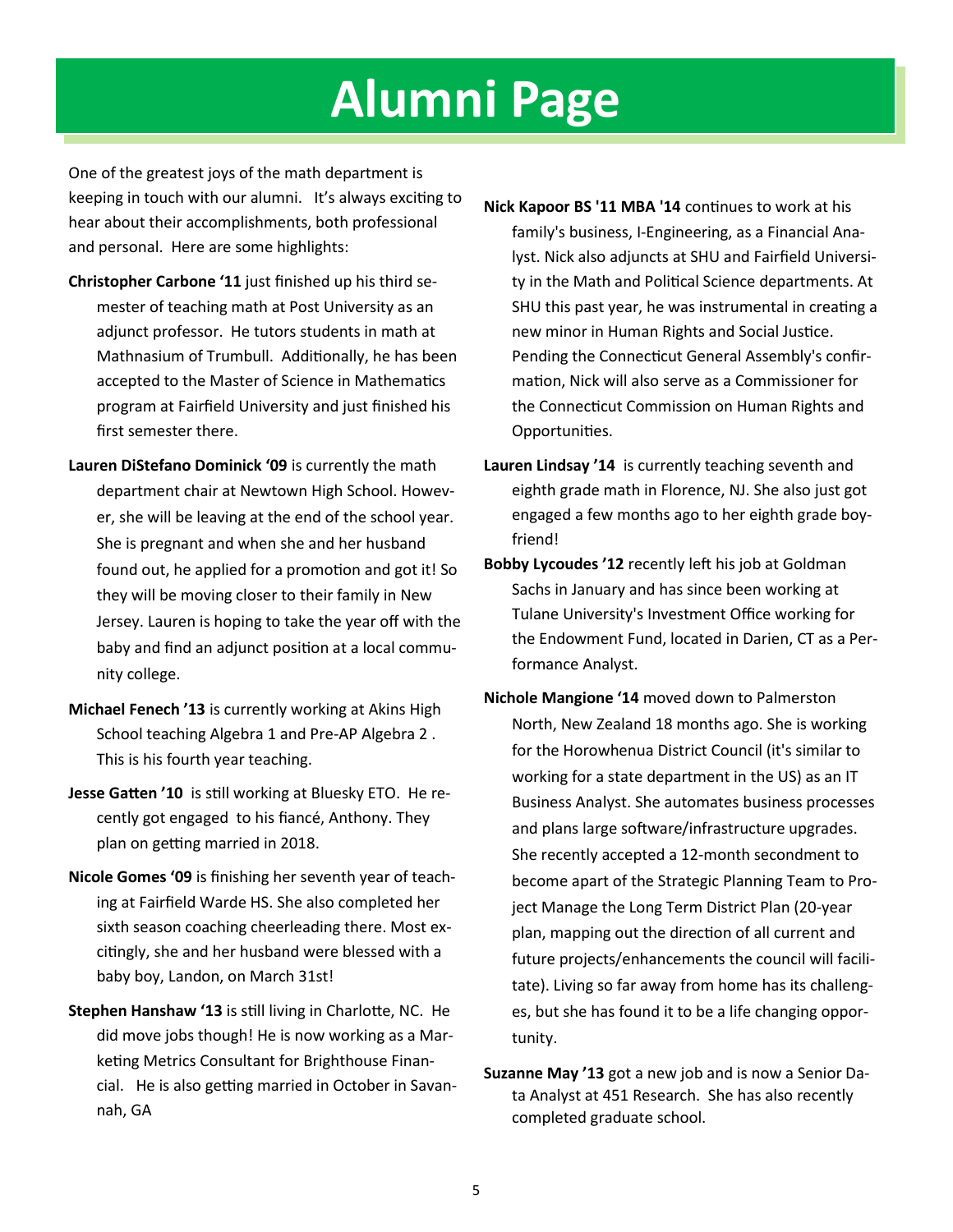- **Sarah Novotny Vigliotta '08** and her husband welcomed their third child, Sophia Anne, on New Year's Day. This comes during a whirlwind of a year where she finished her PhD requirements last June and has started a teaching position at Yale University.
- **Katie Perzanowski '13** is currently working as a wildlife with DEEP. She helps with hunter safety education and answers questions from the public dealing with wildlife concerns. She also still performs comedy regularly at the Sea Tea Comedy Theater in Hartford, mainly playing with the group called KnucklePuck that she is in.
- **Malvina Reinhold '15** is currently working for one of the biggest banks in the Nordics, in the treasury department. She mainly works with and develops the models and processes used for the company's

internal interest rate and the regulations and risk factors associated with that. She is also finishing her Masters degree in Mathematical Modelling and Computation at the Danish Technical Institute (DTU). Her thesis is about Stochastic volatility models on state space form.

office assistant with the bureau of natural resources **Marc Wilson '09** is living in Newtown with his wife of almost two years, Rachel, and their dog, Suzie. They enjoy traveling to National Parks; they went to the Grand Canyon in April and will be heading back up to their favorite, Acadia in Maine, this summer. Marc is still working at Madison Middle School in Trumbull and, after teaching sixth and seventh grade, he is excited to be teaching eighth grade for the first time next year. He is also continuing to teach a LEGO Architecture summer class for elementary school students in Trumbull.

# **In Memoriam Dr. Kathleen Kingston**

Dr. Kathleen Kingston, mathematics faculty member from 1979 to 2006, passed away on December 1, 2016, at age 71. Dr. Kingston received a Bachelor of Science and a Master of Science from Fairleigh Dickinson University in Teaneck, NJ. In 1993, she earned her Ph.D. in Mathematics from Stevens Institute of Technology in Hoboken, NJ upon performing significant work in Group Theory, exploring Bianchi groups class one.

Kathleen was an avid Civil War buff, having toured several historical Civil War battlefields up and down the East Coast. She was also a print model for IBM, and an extra in the 1974 film Man on a Swing – all before starting her career in academia. She was adored by her husband James and by her sons Kevin, Robert, and Jimmy.

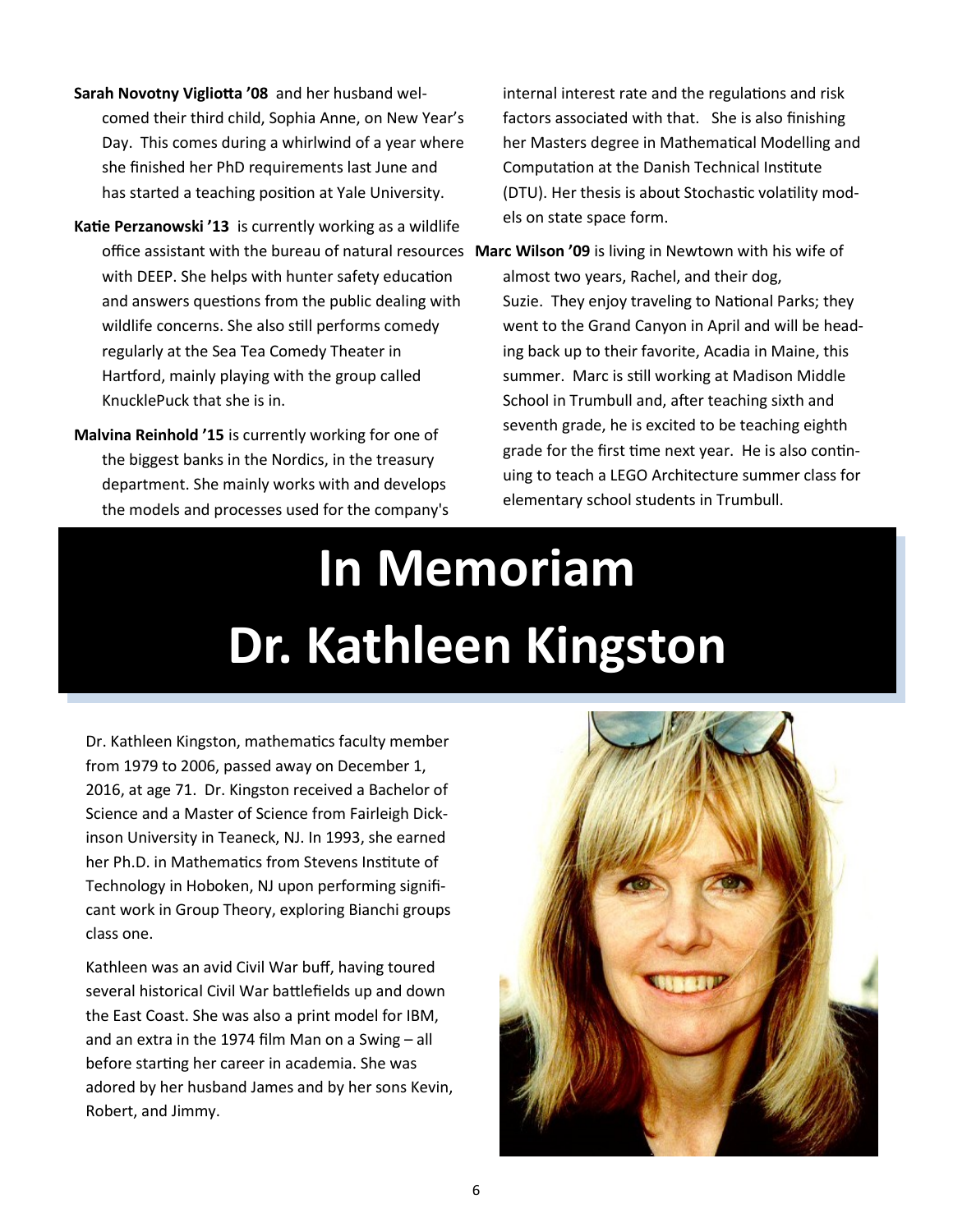### **Faculty Spotlight**

The faculty have accomplished a lot this year. Dr. Jason Molitierno was on sabbatical in the Fall semester. Aside from enjoying a two week trip to Italy, he focused on his research. His research paper *An upper bound on the algebraic connectivity of outerplanar graphs* was accepted for publication in Discrete Mathematics Journal and will appear in August: (340) 1851-1870. His paper *Entries of the group inverse of Laplacian matrix for generalized Johnson graphs* was accepted to the journal Linear and Multilinear Algebra. He presented "Mathematics Without Calculations, It's a Beautiful Thing!" at MathFest in Columbus, OH and "Maximal outerplanar graphs whose algebraic connectivity is at most one" at the Joint Mathematics Meetings in Atlanta. Finally, at MathFest in Chicago this summer, Dr. Molitierno will be presented with the Meritorious Service Award for his service to the Northeastern Section of Mathematical Association of America.

Dr. Peter Loth had a very productive year. He was the advisor for three teams in the COMAP competition. More details on his successes there can be found in the Student Accomplishments section of this newsletter. In addition to his accomplishments with COMAP, Dr. Loth's research paper *The classification of Zp-modules with partial decomposition bases in L ∞ω* (with C. Jacoby) was published in the refereed journal Archive for Mathematical Logic 55 (2016), 939-954. Also, his research paper *The classification of infinite abelian groups with partial decomposition bases in L ∞ω* (with C. Jacoby) was published in the refereed periodical Rocky Mountain Journal of Mathematics 47 (2017), 463-477.

Dr. Andrew Lazowski had a successful year of teaching and working with the Math Club. He got to know the freshmen class well as he taught

the Calculus sequence and multiple sections of the Art of Thinking. In addition, he enjoyed teaching complex analysis in the spring where he had one last chance to work with some fantastic graduating seniors along with some quality juniors and sophomores. Dr. Lazowski also gave the Pi Mu Epsilon Karim Foroud Memorial Lecture at Fairfield University's induction ceremony. The title of his talk was "Learning Hyperbolic Geometry From Sports". Finally, he became a Co-Pi on the Noyce Scholars program here at SHU which is a grant funded by the National Science Foundation.

This academic year Dr. Bernadette Boyle presented on her research on the Index of a Numerical Semigroup at the Joint Mathematics Meetings in Atlanta this past January. She also enjoyed teaching the senior seminar in mathematics for the first time in the fall. Several of the senior seminar students presented their research projects at the SHU Academic Festival and Dr. Boyle took a few to the Mathematical Association of America's Northeast regional meeting in November where they competed in an undergraduate competition. In addition to her teaching and research, Dr. Boyle continues to enjoy her work as the faculty mentor to the cross country and track and field teams.

Dr. Hema Gopalakrishnan did a fantastic job serving as Acting Chair of the department in the Fall while Dr. Molitierno was on sabbatical. After a busy semester, she was fortunate to have a sabbatical in the Spring. Dr. Gopalakrishnan attended the  $50<sup>th</sup>$ anniversary celebration of the Ph.D. program in mathematics at the University of Wisconsin – Milwaukee. At this event, she presented the interdisciplinary case study titled, "What came first, the mutation or the antibiotic?" that was coauthored with Rosemary Danaher and Sue Deschenes. She

7